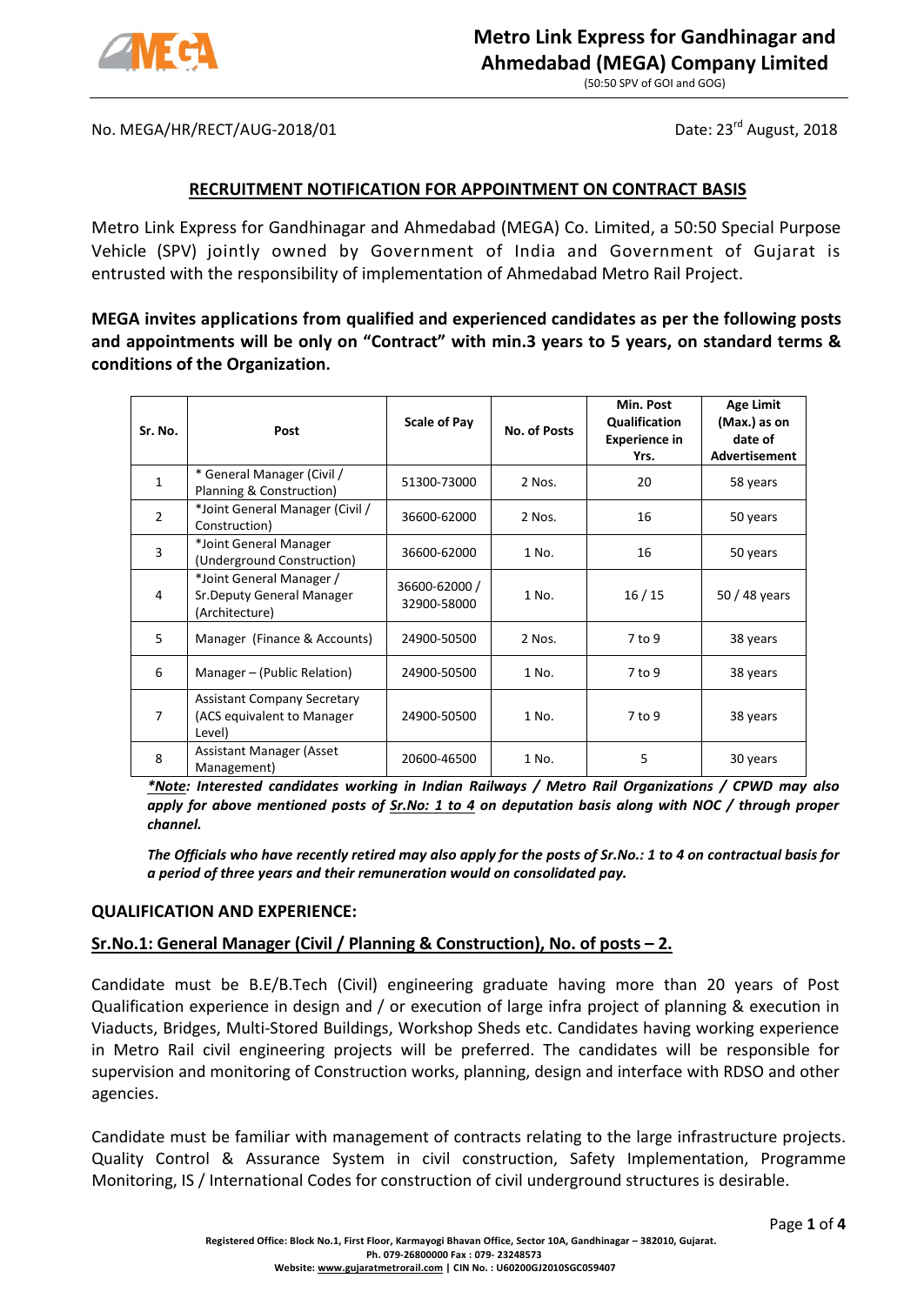

# **Metro Link Express for Gandhinagar and Ahmedabad (MEGA) Company Limited**

(50:50 SPV of GOI and GOG)

# **Sr. No. 2: Joint General Manager (Civil / Construction) – No. of posts - 2.**

For the post of Joint General Manager (Civil / Construction), the candidate must be a B.E / B. Tech (Civil) engineering graduate having minimum 16 years of Post Qualification experience in large infra project execution environment, out of which 5 years in construction of Viaducts / Bridges / Multi-Stored Buildings / Workshop Sheds etc. Candidates having working in Metro Rail Viaduct construction with experience of supervising Segment Casting Yard work, erection of Launching Girder for segment launching, pile foundation works etc, will be preferred. Responsible for supervision and monitoring of Construction works.

## **Sr. No. 3: Joint General Manager (Underground Construction) – No. of post - 1.**

For the post of Joint General Manager (Underground Construction), the candidate must be B.E/B.Tech (Civil) engineering graduate having minimum 16 years of Post Qualification experience in large infra project execution environment, out of which 5 years in underground construction including deep excavation support systems, design / construction of underground civil structures, underground stations, design & construction of tunnel by TBM, C&C methods. Experience in topdown & bottom-up station construction methodology in urban locations is required.

# **Sr. No. 4: Joint General Manager / Sr.Deputy General Manager (Architecture) – No. of post - 1**

Candidate must be a B. Arch engineering graduate having post qualification experience of minimum 16 / 15 years as Architect. The preference will be given for experience in planning of elevated/ underground Metro stations layouts, Metro Station Designs and checking conformity of station layout to NFPA standards.

He / She should have exposure to use design software like CADD, Photoshop, 3D Max, Revit etc. Also he / she shall be conversant with the procedures for obtaining statutory clearance from local authorities.

## **Sr. No. 5: Manager - Finance & Accounts (F&A), No. of posts – 02.**

Candidate must be a CA / ICWAI with a minimum 7 to 9 years of post-qualification experience in the areas of Direct taxes Provisions, Indirect Taxes Provisions, Compliance with Accounting standard requirements, Finalization of Budget preparation & Control in an organization implementing large construction / infrastructure project. Candidates working in any PSU / Board / Organization of Government / Metro Rail Organization having implemented Metro Rail Project and working knowledge in SAP-FICO will be given preference.

Candidates must have 2 years working experience in State or Central PSU / Board / Organization of Government / Metro Rail Organization having implemented Metro Rail Project.

## **Sr. No. 6: Manager - Public Relation (PR) No. of post – 1.**

Candidate must be a Master's Degree in Journalism or Mass Communication of a recognized University having minimum 7 to 9 years of post-qualification experience in Planning publicity strategies and campaigns, writing & producing presentations and press releases, dealing with enquiries from the public, the press, and related organizations, organizing and attending promotional events such as press conferences, open days, exhibitions, tours and visits, Govt. Liaison, Exhibitions, Website Management etc., and other PR activities.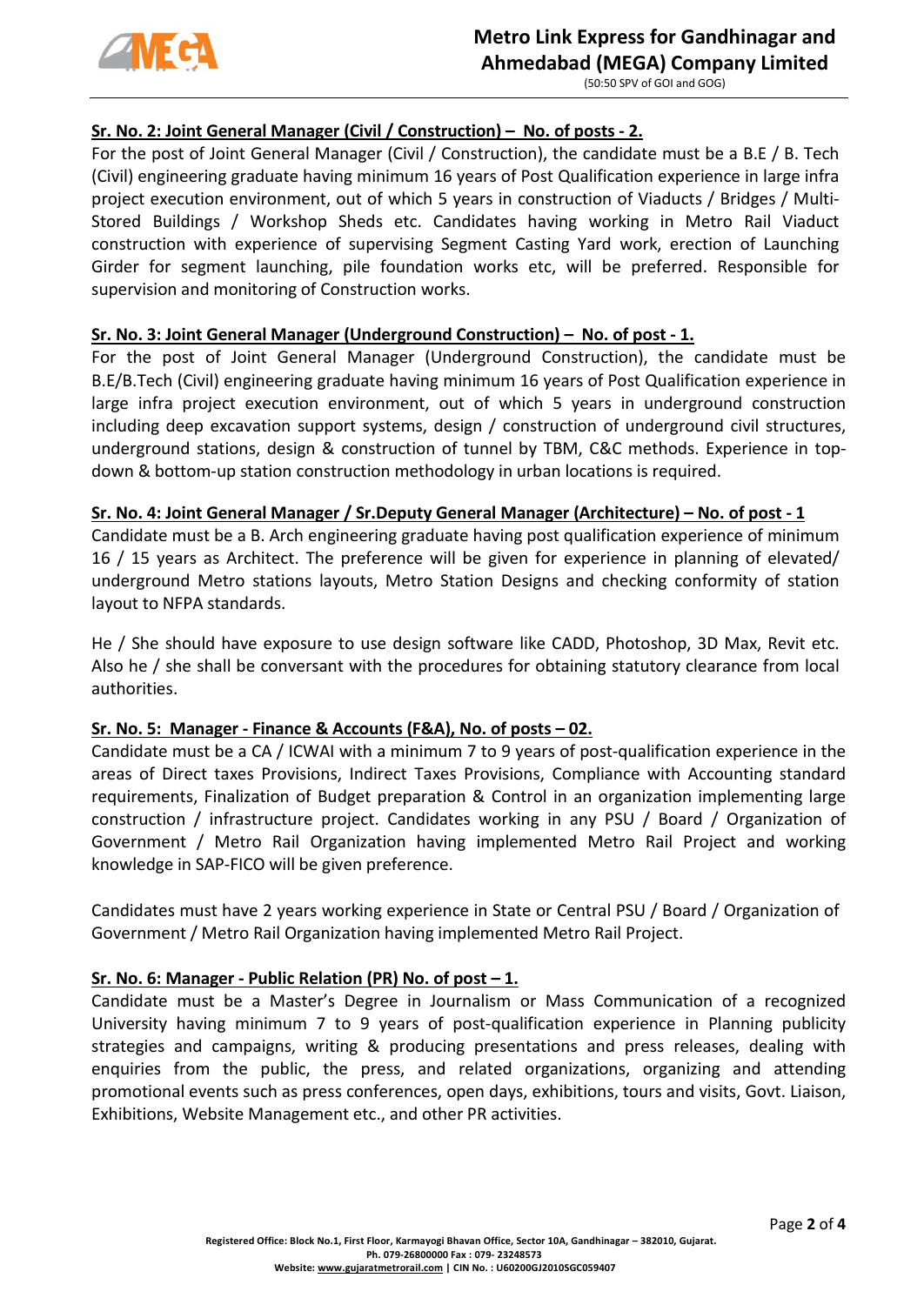

(50:50 SPV of GOI and GOG)

Candidates must have 5 years of working experience in public relations of any State or Central PSU / Board / Organization of Government / Metro Rail Organization or with large Corporate / Organization having more than 500 manpower.

# **Sr. No. 7: Assistant Company Secretary (ACS / Equivalent to Manager Leval) No. of post – 1.**

Candidate must be a qualified Company Secretary in Fellow/Associate Member of the Institute of Company Secretaries of India with 7 to 9 years of relevant experience. LLB/LLM would be preferred. He or She should ensure compliance of various provisions of the Companies Act, 1956, guidelines on Corporate Governance and other Corporate Laws like SEBI Act, Competition Act, FEMA, Consumer Protection Act, RTI etc., relating to the company. He or She is responsible to ensure that the mandates, actions & responsibilities delegated by Board of Directors are appropriately assigned & communicated & making available its status report.

Also responsible for Convene Board meeting, Audit committee meeting, other Committee meetings, Annual General Meeting etc., including preparation of agenda, minutes, co-ordination etc., and Maintain books, registers, records etc. as per the applicable laws including filling of forms, returns etc, with MCA, RBI, DPE etc., Liaise / follow-up with various Government Departments to ensure statutory compliance.

## **Sr. No. 8: Assistant Manager (Asset Management) No. of post – 1.**

Candidate must be B.E/B.Tech (Civil) engineering graduate with MBA having minimum 5 years of Post Qualification experience in Asset Management of large infra project. LLB / LLM background would be preferred. Candidate will be responsible for complete asset management such as Land / Buildings / monitoring of land acquisitions etc., of the Company.

Candidates must have 2 years of working experience in Asset Management of any State or Central PSU / Board / Organization of Government / Metro Rail Organization or with large Corporate / Organization having more than 500 manpower.

# **GENERAL CONDITIONS**

## **1. ON CONTRACT**

- Exceptionally qualified and experienced candidates can be considered for higher position & compensation package at the discretion of Competent Authority.
- If selection panel finds any candidate suitable/fit for a lower post which is advertised in this advertisement, then he/she shall be selected on the lower post (irrespective of the actual post/vacancy to which candidate has applied) subject to the willingness of the candidate.
- The number of posts indicated above may vary based on further assessment of requirement.
- Apart from the pay, other benefits will also be paid as per the Company Policy. Age & other qualifying criteria could be relaxed by Competent Authority for exceptional candidates having relevant experience in Metro Rail Project.
- Eligible Officials / Staff working in MEGA Co. may also apply through proper channel.
- Candidates after selection are likely to be posted at Ahmedabad / Gandhinagar or any other projects of MEGA, anywhere in Gujarat.
- Reservations Rules shall be followed as per regulations of Government of Gujarat.

Further, the selected candidates will be extended medical coverage and personal accident insurance coverage apart from other entitlements as per governing policies of the MEGA Co. Ltd.